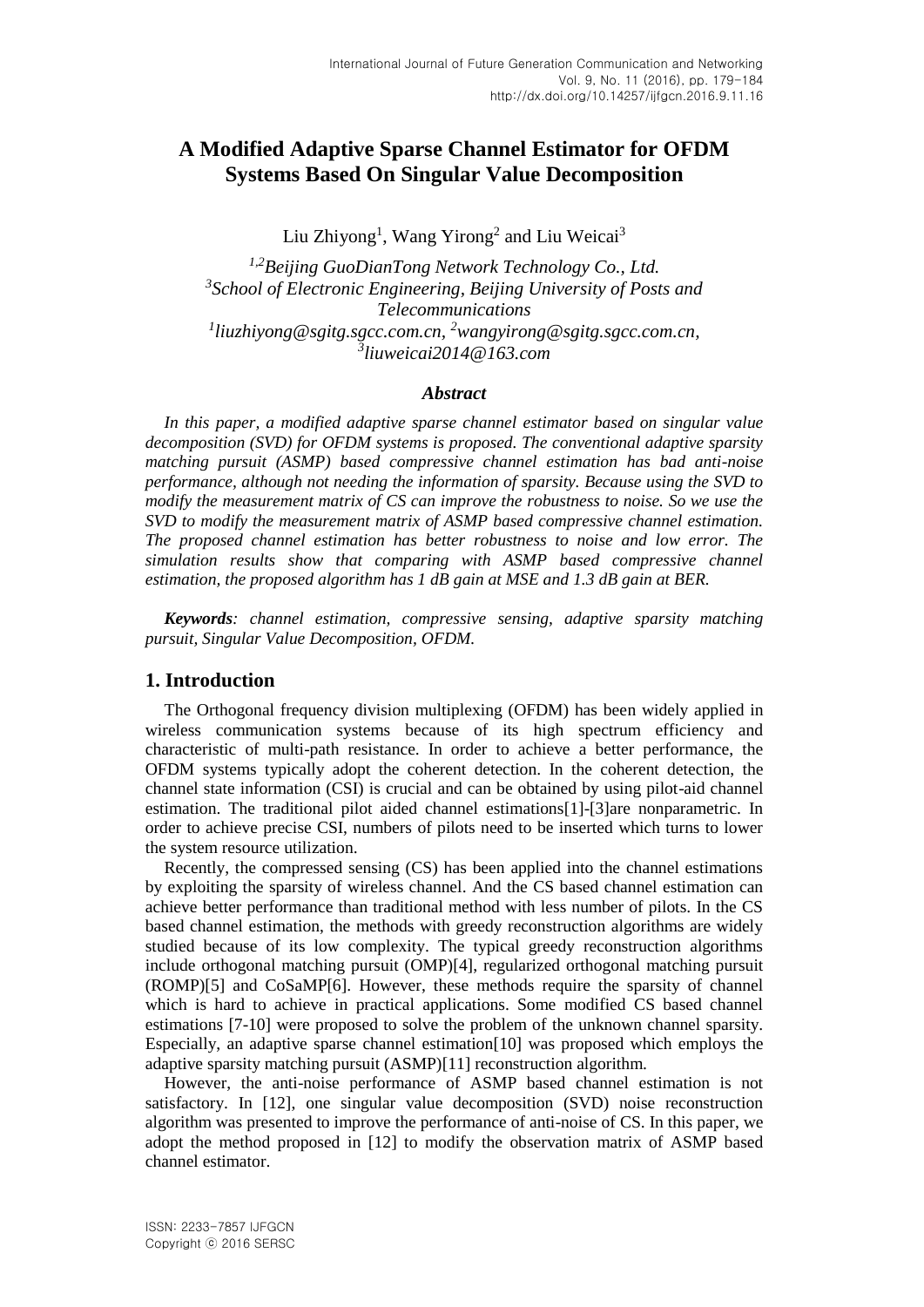International Journal of Future Generation Communication and Networking Vol. 9, No. 11 (2016)

## **2. System Model**

We consider the number of total carriers is  $N$ . The total number of pilot subcarriers is  $N_p$  with positions represented by  $k_1, k_2, k_3 \cdots, k_{N_p} (1 \le k_1 \le k_2 \le k_3 \cdots \le k_{N_p} \le N)$ .

In matrix notation, the received pilot vector  $Y$  is given by

$$
Y_p = X_p F h + W = Ah + W \tag{1}
$$

where  $X_p$  is a diagonal matrix with pilot symbol on its diagonal;  $h = [h[0], h[1], ..., h[L-1]]^T$  is the CIR vector; F is sub-matrix selected by the row indices  $\begin{bmatrix} k_1, k_2, k_3, \dots, k_{N_p} \end{bmatrix}$  and column indices  $\begin{bmatrix} 0, 1, \dots, L-1 \end{bmatrix}$  from the standard  $N \times N$  Fourier matrix;  $W = \left[ w(0), w(1), \dots, w(N_p-1) \right]^T$  is the noise term.

Because the system sampling interval is much smaller compared to channel delay spread, *h* is a sparse vector which means that most coefficients are zero or nearly zero. The conventional nonparametric channel estimation requires the number of pilots  $N_p$ larger than the channel length L. But in CS based channel estimator,  $N_p$  is smaller than the channel length *L* which means that the number of pilot is less. We assume that the number of nonzero element of h is S and  $S \square L$ . So we can achieve h from (1) by solving the following l0-norm minimization problem

$$
\min_{h} \|h\|_{0} \, \text{s.t.} \left\|Y_{p} - Ah\right\|_{2} \leq \delta \tag{2}
$$

Unfortunately, solving formula (2) is an NP-Hard problem. However, the l0-norm minimization is transformative to l1-norm minimization

$$
\min_{h} \|h\|_{1} \, st.\|Y_{p} - Ah\|_{2} \leq \delta \tag{3}
$$

To solve the convex program, we often used reconstruction algorithm which is a very important in the CS. Reconstruction algorithms include greedy algorithm, convex relaxation methods and combination algorithm. In this paper, we mainly study the Greedy algorithm based channel estimators.

### **3. ASMP Based Channel Estimator**

ASMP greedy reconstruction algorithm does not require the sparity of signal and takes advantage of backtracking to refine the chosen supports and the current approximation in the process. In [\[10\],](#page-4-4) the ASMP based channel estimator was proposed. The ASMP based channel estimator is as follow.

Input: the received pilot vector  $Y_p$ , the observation matrix  $A$ ;

Initialization: the residual  $r = Y_p$ ,  $\hat{h} = 0$ ;

**While (stopping criterion false)** {Outer loop}

| (1) | $v = A^T r$                                                                        | {Form signal proxy}                |
|-----|------------------------------------------------------------------------------------|------------------------------------|
| (2) | $\Omega = \left\{ j : \left  v(j) \right  \geq \tau \left\  r \right\ _2 \right\}$ | $\{Thresholding\}$                 |
|     | (3) $P = \ \Omega \cup \text{supp}(\hat{h})\ $                                     | {Sparsity estimation}              |
|     | $j=1; r_0=r; h_0=h$                                                                | {Initialization of the inner loop} |
|     | For $j:=1,2,,do$                                                                   |                                    |
|     | (a) $u = A^{T} r_{i-1}$ , $\Lambda = \text{supp}(u P)$                             | {Identify supports}                |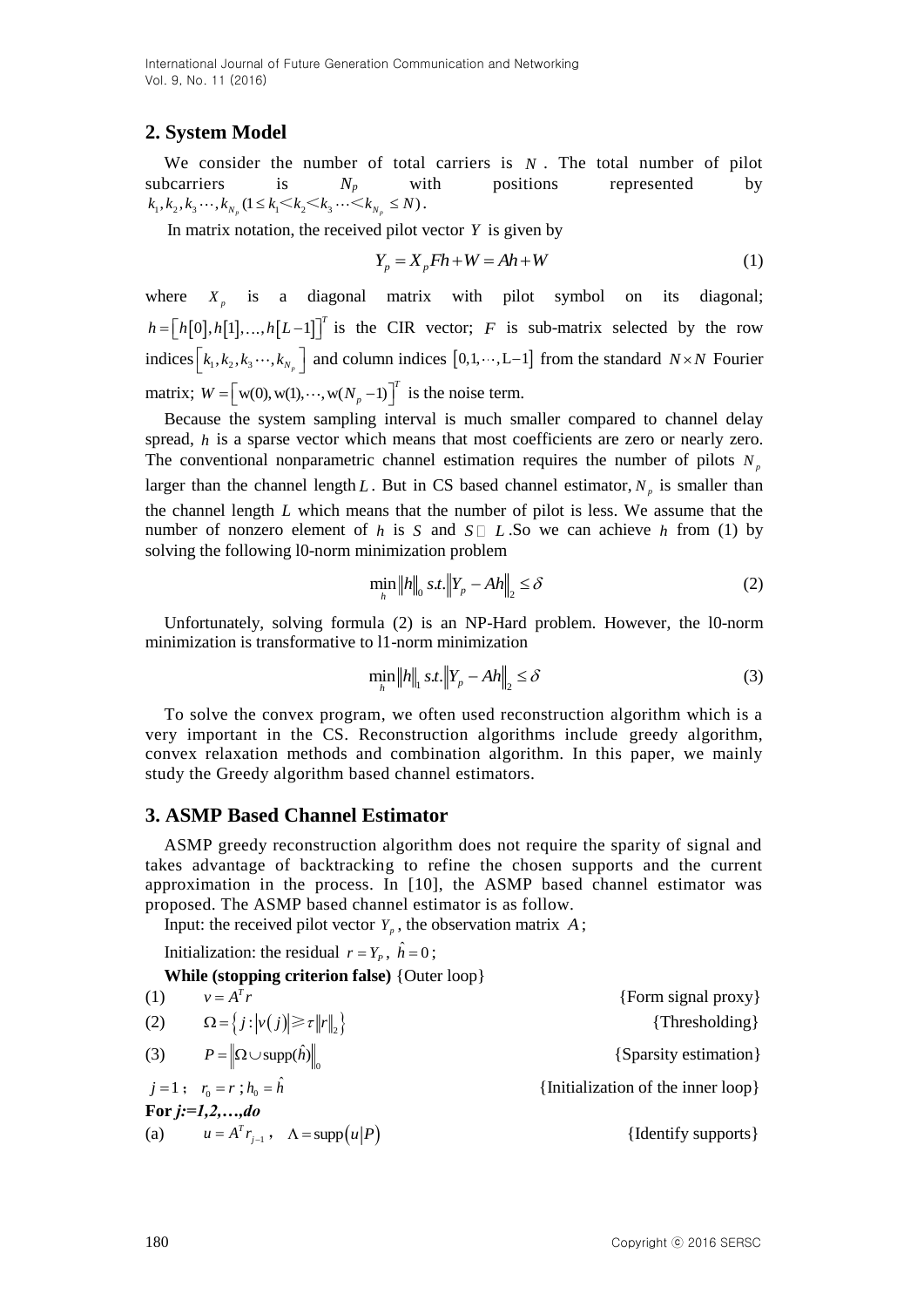| (b)            | $\Gamma = \Lambda \cup \text{supp}(h_{i-1})$                 | {Merge supports}        |
|----------------|--------------------------------------------------------------|-------------------------|
| (c)            | $x = \arg \min_{h': \text{supp}(h' = \Gamma)}   Ah' - Y_p  $ | {LS estimation}         |
| (d)            | $h_i = x\vert_p$                                             | {Prune the estimate}    |
| (e)            | $r_i = Y_p - Ah_i$                                           | {Update error residual} |
| (f)            | If $  r_j  _{\infty} \ge   r_{j-1}  _{\infty}$ , then        | {stage switching}       |
|                | $r=r_{i-1}$ ;                                                |                         |
|                | $\hat{h} = h_{i-1};$                                         |                         |
|                | go to step $(1)$ ;                                           |                         |
| (g)            | $j=j+1$                                                      |                         |
| <b>End For</b> |                                                              |                         |
|                | loop                                                         |                         |
|                | <b>End While</b>                                             |                         |
|                | loop                                                         |                         |

return ˆ h=h *<sup>j</sup>*

# **4. The Modified Method Based on Singular Value Decomposition**

Because the ASMP based channel estimation adopt original observation matrix, the robustness to noise is not satisfactory. In [\[12\],](#page-5-1) a reconstruction algorithm was proposed using SVD to improve the reconstruction accuracy for noise signal. So, we reference this method and propose the modified channel estimation based on Singular Value Decomposition. The proposed method is as follow:

1. achieve the new observation matrix (1) decompose the original observation matrix *A* with SVD:

0 0 0  $A = U \begin{pmatrix} \Delta & 0 \\ 0 & 0 \end{pmatrix} V^H$  $= U \begin{pmatrix} 1 & 0 \ 0 & 0 \end{pmatrix} V^H$ ; where  $\Delta = diag(\sigma_1, \sigma_2, \dots, \sigma_{N_p})$  is a diagonal matrix; *U* and *V* are

unitary matrix;  $V^H$  is complex conjugation of *V*;

(2) calculate the mean of elements of  $\Delta$ : *Mean* =  $(\sigma_1 + \sigma_2 + \cdots + \sigma_{N_p})/N_p$ 

(3) achieve the new diagonal matrix:  $\overline{\Delta} = diag(\sigma'_1, \sigma'_2, \dots, \sigma'_{N_p})$ , where

$$
\sigma_1'=\sigma_2'=\cdots=\sigma_{N_p}'=Mean
$$

(4) achieve the new observation matrix:  $\bar{A} = U \begin{pmatrix} \Delta & 0 \\ 0 & 0 \end{pmatrix}$ 0 0  $\overline{A} = U \begin{pmatrix} \overline{\Delta} & 0 \\ 0 & 0 \end{pmatrix} V^H$ 

2. ASMP based channel estimation with new observation matrix *A* Input: the received pilot vector  $Y_P$ , the new observation matrix  $\overline{A}$ ; Initialization: the residual  $r = Y_P$ ,  $\hat{h} = 0$ ;

**While (stopping criterion false)** {Outer loop}

(1) 
$$
v = \overline{A}^T r
$$
 {Form signal proxy}  
\n(2)  $\Omega = \{j : |v(j)| \ge r ||r||_2\}$  {Thresholding}  
\n(3)  $P = ||\Omega \cup \text{supp}(\hat{h})||_0$  {Sparsity estimation}  
\n $j = 1; r_0 = r; h_0 = \hat{h}$  {Initialization of the inner loop}  
\nFor j=1, 2, ..., do  
\n(a)  $u = \overline{A}^T r_{j-1}, \Lambda = \text{supp}(u|P)$  {Identify supports}  
\n(b)  $\Gamma = \Lambda \cup \text{supp}(h_{j-1})$  {Merge supports}  
\n(c)  $x = \arg \min_{h': \text{supp}(h' = \Gamma)} ||\overline{A}h' - Y_p||$  {LS estimation}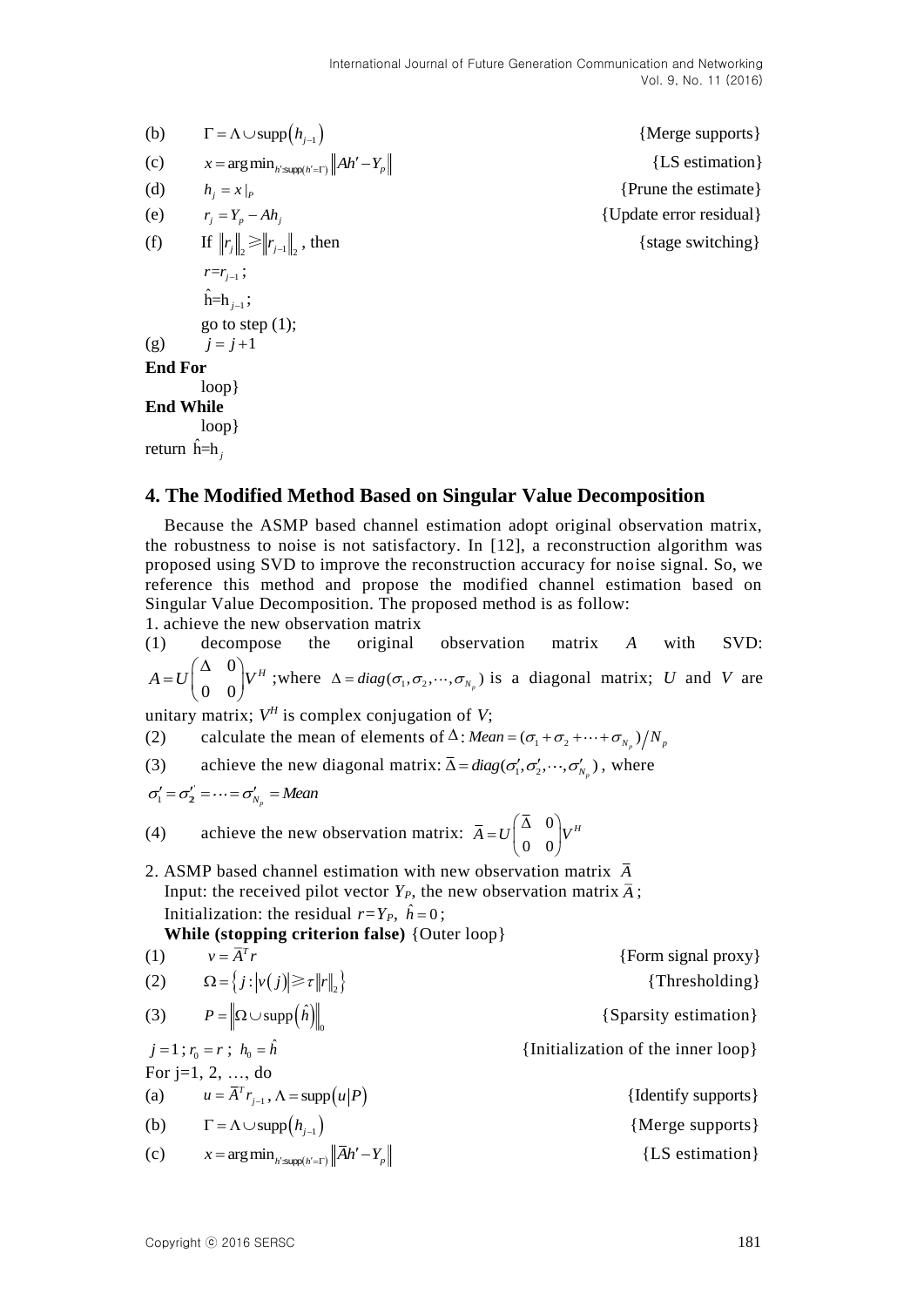International Journal of Future Generation Communication and Networking Vol. 9, No. 11 (2016)

|                        | (d) $h_i = x _p$                            | {Prune the estimate}    |  |  |
|------------------------|---------------------------------------------|-------------------------|--|--|
|                        | (e) $r_i = Y_p - \overline{A}h_i$           | {Update error residual} |  |  |
|                        | (f) If $  r_j  _2 \ge   r_{j-1}  _2$ , then | {stage switching}       |  |  |
| $r=r_{i-1}$ ;          |                                             |                         |  |  |
| $\hat{h} = h_{i-1};$   |                                             |                         |  |  |
|                        | go to step $(1)$                            |                         |  |  |
|                        | (g) $j = j+1$                               |                         |  |  |
| <b>End For</b>         |                                             |                         |  |  |
| loop                   |                                             |                         |  |  |
| <b>End While</b>       |                                             |                         |  |  |
| loop                   |                                             |                         |  |  |
| return $\hat{h} = h$ , |                                             |                         |  |  |

### **5. Simulation Results and Analysis**

In this section, we will verify the performance of the proposed channel estimation by simulations and the steps are already mentioned above. We choose the shortwave multipath fading channel with four paths to make simulations. The QPSK-OFDM system parameters: *N*=1024, *Np*=36, *L*=40. And the pilot pattern is random pilot.

On account of the differences with different pilots arrangements, we should simulated the three channel estimators. Figure 1 shows the mean-square-errors (MSEs) of three channel estimators. Firstly, the conventional OMP based channel estimator has a poor performance. Secondly, the ASMP based channel estimator is better than OMP based method. Thirdly, the proposed method outperforms the other two channel estimators in overall SNRs. The proposed method has about 1dB gain comparing with ASMP based channel estimator.



**Figure 1. Comparison of MSE Performances of the Channel Estimators**

Figure 2 shows the bit-error-rates (BERs) of three channel estimators. And the ASMP based channel estimator has a better performance than OMP based channel estimator. But the proposed method outperforms the other two channel estimators.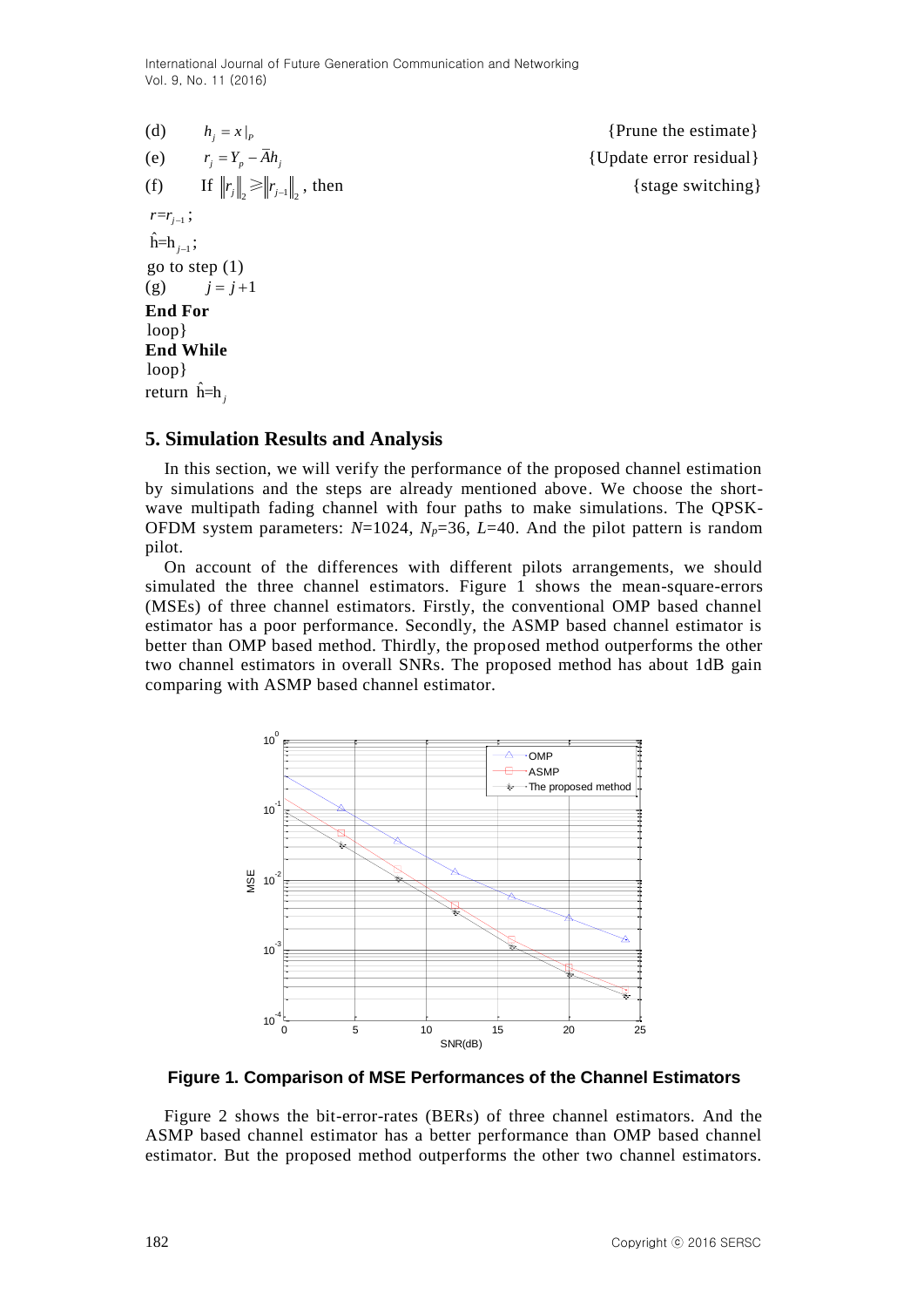The proposed method can resist noise better than ASMP based channel estimator with about 1.3dB gain.



**Figure 2. Comparison of BER Performances of the Channel Estimators**

## **6. Conclusion**

In this paper, we have studied the CS based channel estimation. We modified the ASMP based channel estimation using SVD. The proposed channel estimation does not require the information of channel sparity. Moreover, it has a better performance of resisting noise. The simulation results show that the proposed estimation can resist AWGN than ASMP based channel estimation.

### **References**

- <span id="page-4-0"></span>[1] O. Edfors, M. Sandell, J. J. van de Beek, S. K. Wilson and P. O. Böjesson, "OFDM channel estimation by singular value decomposition", IEEE Trans. Commun., vol. 46, no. 7, **(1998)**, pp. 931-939.
- [2] B. Yang, K. B. Letaief, R. S. Cheng and Z. Cao, "Channel estimation for OFDM transmission in multipath fading channels based on parametric channel modeling", IEEE Trans. Commun., vol. 49, no. 3, **(2001)**, pp. 467-479.
- <span id="page-4-1"></span>[3] Coleri S, Ergen M and Puri A, "Channel estimation techniques based on pilot arrangement in OFDM systems", IEEE Transactions on Broadcasting, vol. 48, no. 3, **(2002)**, pp.223-229.
- <span id="page-4-2"></span>[4] J. A. Tropp and A. C. Gilbert, "Signal Recovery From Random Measurements Via Orthogonal Matching Pursuit", IEEE Trans. on Information Theory, vol. 53, no. 12, **(2007)**, pp. 4655-4666..
- <span id="page-4-3"></span>[5] D. Needell and R. Vershynin, "Uniform Uncertainty Principle and signal recovery via Regularized Orthogonal Matching Pursuit", Foundations of Computational Math., vol. 9, no. 3, **(2009)**, pp. 317-334.
- [6] D. Needell and J. A. Tropp, "CoSaMP: Iterative signal recovery from incomplete and inaccurate samples", Appl. Comput. Harm. Anal., vol. 26, no. 3, **(2009)**, pp. 301-321.
- [7] N. Wang, Z. Zhang and G. Gui, "Improved sparse channel estimation for multicarrier systems with compressive sensing", IEEE 14th International Symposium on Wireless Personal Multimedia Communications (WPMC), **(2011)**, pp.1-5.
- [8] H. [Wang,](http://ieeexplore.ieee.org/search/searchresult.jsp?searchWithin=p_Authors:.QT.Han%20Wang.QT.&newsearch=true) J. [Huang,](http://ieeexplore.ieee.org/search/searchresult.jsp?searchWithin=p_Authors:.QT.Jianguo%20Huang.QT.&newsearch=true) C. [He](http://ieeexplore.ieee.org/search/searchresult.jsp?searchWithin=p_Authors:.QT.Chengbing%20He.QT.&newsearch=true) and Q. [Zhang,](http://ieeexplore.ieee.org/search/searchresult.jsp?searchWithin=p_Authors:.QT.Qunfei%20Zhang.QT.&newsearch=true) "An efficient sparse channel estimation method with predetermined sparsity", IEEE Region 10 Conference (TENCON 2013), **(2013)**, pp. 1-5.
- [9] Z. Dong, L. Ge and K. Gong, "Joint Sparsity and Sparse Channel Estimation Algorithm Based on CoSaMP", Journal of Sichuan University, vol. 46, no. 1, **(2014)**, pp.121-127.
- <span id="page-4-4"></span>[10] Y. [Wu,](http://ieeexplore.ieee.org/search/searchresult.jsp?searchWithin=p_Authors:.QT.Yun%20Wu.QT.&newsearch=true) X. [Zhou,](http://ieeexplore.ieee.org/search/searchresult.jsp?searchWithin=p_Authors:.QT.Xiaolin%20Zhou.QT.&newsearch=true) W. [Chen](http://ieeexplore.ieee.org/search/searchresult.jsp?searchWithin=p_Authors:.QT.Wen%20Chen.QT.&newsearch=true) and X. [Liao,](http://ieeexplore.ieee.org/search/searchresult.jsp?searchWithin=p_Authors:.QT.Xiaofei%20Liao.QT.&newsearch=true) "Adaptive sparse channel estimator for OFDM systems", IEEE 2013 International Conference on Wireless Communications & Signal Processing (WCSP) [International](http://ieeexplore.ieee.org/xpl/mostRecentIssue.jsp?punumber=6670253)  [Conference,](http://ieeexplore.ieee.org/xpl/mostRecentIssue.jsp?punumber=6670253) **(2013)**, pp.1-5.